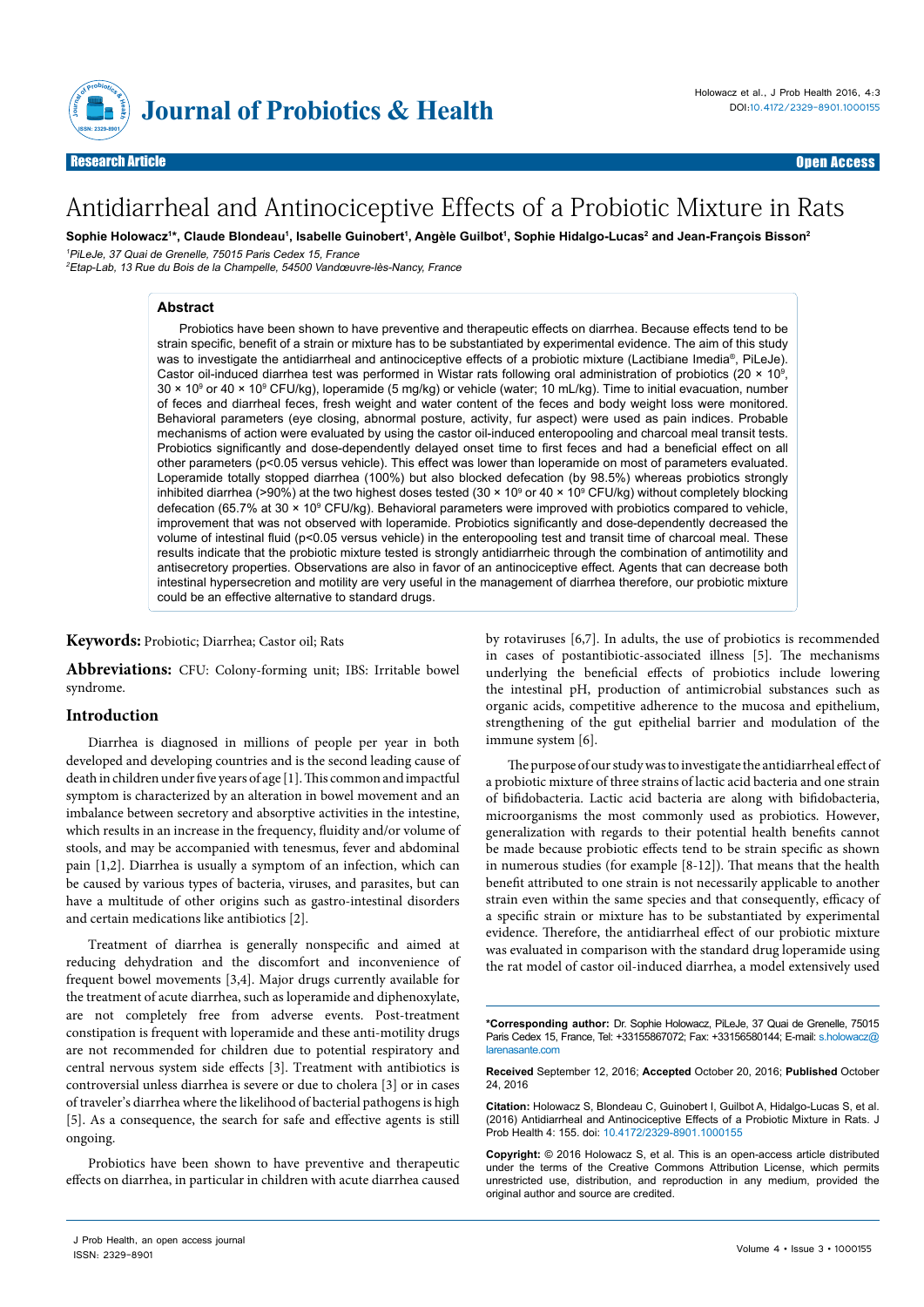to assess anti-diarrheal substances [13-18]. The antinociceptive effect of the probiotic mixture was also assessed in this model. We also investigated the possible mechanisms of action by evaluating the effect of the probiotic mixture on intestinal fluid accumulation and motility in the castor oil-induced enteropooling model and the charcoal meal transit test in rats.

# **Materials and Methods**

## **Probiotic mixture**

The probiotic dietary supplement (Lactibiane Imedia®, PiLeJe, France) tested is a mixture of four viable bacterial strains: *Bifidobacterium longum* LA 101, *Lactobacillus helveticus* LA 102, *Lactococcus lactis* LA 103 and *Streptococcus thermophilus* LA 104.

#### **Drugs and chemicals**

Loperamide hydrochloride, atropine sulfate, castor oil, active charcoal and methylcellulose (Tylose® MH300) used in this study were all from Sigma-Aldrich (Saint-Quentin Fallavier, France).

#### **Animals**

Male Wistar rats (Charles River Laboratories, L'Arbresle, France) weighing 225–250 g were housed in groups of two per cage in a room with 12-hour inverted light/dark cycle (9:00 pm/9:00 am) and controlled temperature  $(22 \pm 2^{\circ}\text{C})$  and hygrometry  $(50 \pm 20\%)$ . Food (M20, SDS) Dietex, Argenteuil, France) and water were available *ad libidum*. Animal care protocols were used in accordance with guidelines of the European Communities Directive 2010/63/EU and the ASAB Ethical Committee. The study received the approval by the French Ministry of Higher Education and Research (agreements no. APAFIS#1012 from September 2015 and no. APAFIS#1807 from November 2015).

#### **Treatment**

Prior to every tests, rats were fasted for 16-18 hours but allowed free access to drinking water. In all cases, the probiotic mixture, all drugs and chemicals, as well as the charcoal meal in the motility test were administered once, by gavage, at a volume of 10 mL/kg. The probiotic mixture was given at the doses of 20  $\times$  10°, 30  $\times$  10° or 40  $\times$  10° CFU/ kg as specified. Loperamide hydrochloride and atropine sulfate were administered at the usual dose of 5 mg/kg [15,19]. Vehicle was spring water. The investigator was blind to the experimental status of the rats.

### **Anti-diarrheal and -nociceptive effects in rats with castor oilinduced diarrhea**

Castor oil-induced diarrhea was performed according to the method described by Karim and colleagues [20]. After 12 days of acclimatization, rats were randomized into five groups (n=8 each). Rats received the probiotic mixture at the doses of 20  $\times$  10 $^{\rm 9}$ , 30  $\times$  10 $^{\rm 9}$  or 40  $\times$ 109 CFU/kg in the three test groups, loperamide in the positive control group and vehicle in the negative control group. Diarrhea was induced with castor oil administered one hour later. Each animal was thereafter placed in an individual cage and observed for 4 hours (with no access to food or water). The following parameters were monitored: time to initial evacuation (onset time; min), total number of feces (diarrheal and non-diarrheal) and diarrheal feces, fresh weight and water content of the feces (g) and body weight loss (g). Percentage of inhibition of defecation was calculated as follows:

% inhibition defecation= $[(A-B)/A] \times 100$ 

Where A represents the mean number of feces with vehicle and B

with loperamide or probiotics. The same equation was used to calculate the percentage of inhibition of diarrhea with A the mean number of diarrheal feces with vehicle and B with loperamide and probiotics.

Behavioral parameters i.e., eye closing, abnormal posture, activity and fur aspect were used as pain indices. These parameters were adapted from published studies [21,22]. Eye closing was scored 0 for complete opening (normal eyes), 1 for half-closed eyes and 2 for complete closing. Animal posture was scored 0 for normal posture, 1 for slightly arched back, 2 for arched back and 3 for very arched back. Animal activity was scored 0 for intense activity, 1 for normal activity, 2 for moderate activity, 3 for little activity and 4 for very little activity. Fur aspect was scored 0 for normal fur, 1 for slightly ruffled fur, 2 for ruffled fur and 3 for very ruffled fur. The global behavioral score was calculated by adding the scores obtained for each behavioral parameter.

## **Assessment of enteropooling induced with castor oil**

Enteropooling was determined by the method of Robert and colleagues [23]. Rats, randomized into four groups (n=8 each), received the probiotic mixture at the doses of  $20 \times 10^9$  or  $40 \times 10^9$  CFU/ kg, loperamide or the vehicle. One hour after treatment, diarrhea was induced by the administration of castor oil. One hour later again, the rats were sacrificed by cervical dislocation under anesthesia. The small intestine was ligated both at the pyloric sphincter and the ileocecal junction. Its content was expelled into a graduated measuring cylinder. The activity of each treatment was expressed as the percentage of inhibition of intraluminal fluid accumulation calculated as follows:

% Inhibition of intraluminal fluid accumulation= $[(A-B)/A] \times 100$ 

Where A represents the volume of intestinal fluid with vehicle and B represents the volume of intestinal fluid after treatment with loperamide or probiotics.

## **Assessment of gastrointestinal motility**

Gastrointestinal motility was evaluated using the charcoal transit method [19]. Rats were randomized into four groups (n=8 each) and given the probiotic mixture at the doses of  $20 \times 10^9$  or  $40 \times 10^9$  CFU/ kg, atropine sulfate or the vehicle. One hour after treatment, each rat received a freshly prepared charcoal meal (10% active charcoal in 100 mL of 5% aqueous methylcellulose). One hour later, the rats were sacrificed by cervical dislocation under anesthesia. The small intestine from the pylorus to the cecum was isolated and measured (cm). The distance traveled by the charcoal meal from the pylorus was also measured (cm) and expressed as a percentage of the length of the small intestine according to the following equation:

Distance travelled by the charcoal meal (%)=(Distance travelled by charcoal meal/Length of small intestine) (cm)  $\times$  100

#### **Statistical analysis**

The results are presented as mean  $\pm$  SEM. The significance of differences between groups was evaluated using the Kruskal-Wallis one-way analysis of variance followed when significant, by the Mann-Whitney *post hoc* test. For all statistical analyses, the level of significance was set at p<0.05. All statistical analyses were carried out using the software StatView®5 statistical package (SAS, Institute Inc., USA).

### **Results**

Treatment with a single dose of probiotic mixture one hour before the administration of castor oil in rats afforded protection against diarrhea. In comparison with the vehicle, the probiotic mixture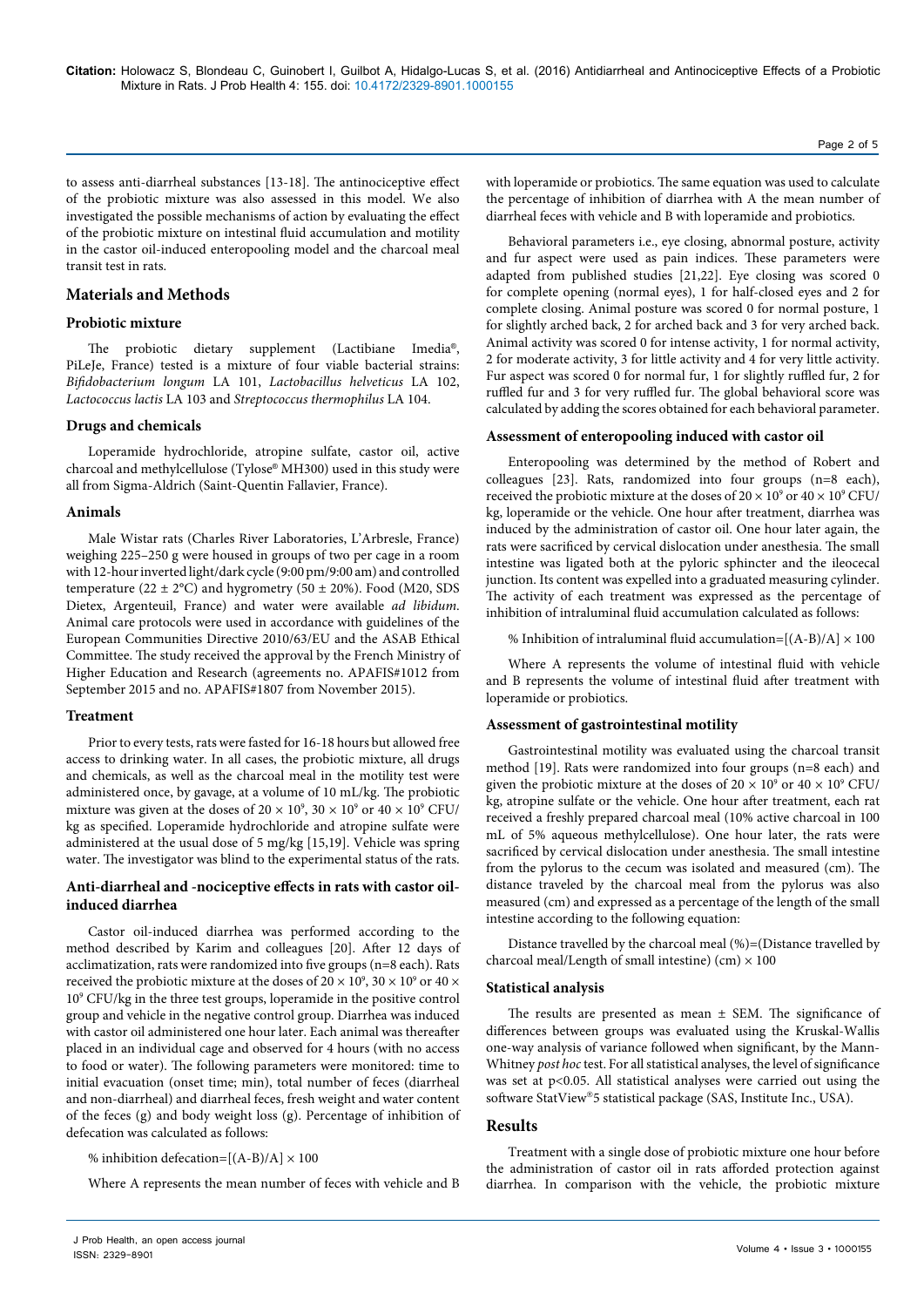significantly and dose-dependently delayed the onset time to first feces, reduced the total number of both feces and diarrheal feces, and decreased fresh weight and water content of stools (p values ranged between <0.05 and  $\leq$  0.001 for the three doses; Table 1). In addition, the loss of body weight in the three groups treated with the probiotic mixture was approximately half that observed in the vehicle group (p ≤ 0.001 for the three doses). Comparison between the three doses of probiotics showed a significant greater antidiarrheal effect with the two highest doses (30  $\times$  10<sup>9</sup> and 40  $\times$  10<sup>9</sup> CFU/kg) for all parameters (p values ranged between <0.05 and  $\leq$  0.001 for comparisons versus 20  $\times$ 109 CFU/kg; Table 1).

Treatment with the probiotic mixture, at the three doses, had a significant lower effect than loperamide on the onset time to first feces, total number of feces, fresh weight and water content of stools (p values ranged between <0.05 and  $\leq$  0.001; Table 1). Body weight loss and number of diarrheal feces observed with the highest dose of probiotics  $(40 \times 10^{9} \text{ CFU/kg})$  were not statistically different from the observations made with loperamide; the effect of the 20  $\times$  10<sup>9</sup> and 30  $\times$  10<sup>9</sup> CFU/ kg doses of probiotics on these two parameters was significantly lower than that of loperamide ( $p \le 0.001$  for  $20 \times 10^9$  CFU/kg and  $p < 0.05$  for  $30 \times 10^9$  CFU/kg for both parameters).

Half of the rats treated with the two highest doses of probiotics (30  $\times$  10<sup>9</sup> and 40  $\times$  10<sup>9</sup> CFU/kg) and 7 of the 8 rats treated with the lowest dose (20  $\times$  10<sup>9</sup> CFU/kg) had diarrhea whereas none with loperamide (Table 1). Loperamide totally stopped diarrhea (100%) but also blocked defecation (by 98.5%). In contrast, the probiotic mixture strongly inhibited diarrhea (>90%) at 30  $\times$  10<sup>9</sup> and 40  $\times$  10<sup>9</sup> CFU/kg without completely blocking defecation: maximum was  $65.7\%$  at  $30 \times 10^9$  CFU/ kg (Table 1).

An improvement of all behavioral parameters used as indicators of pain (except for fur aspect) was observed with the probiotic mixture compared to the vehicle (Table 2), an observation that was not done with loperamide: the scores reported with the standard drug were not significantly different from vehicle. Specifically, rats treated with the probiotic mixture were significantly more active (lower scores) than rats treated with the vehicle (p<0.05 for 20  $\times$  10<sup>9</sup> CFU/kg, p<0.005 for 30  $\times$ 10<sup>9</sup> and 40  $\times$  10<sup>9</sup> CFU/kg) or loperamide (p<0.001 for the three doses). They also had a better posture (slightly arched back) in comparison with vehicle and loperamide (p<0.05 for 20  $\times$  10<sup>9</sup>, p<0.005 for 30  $\times$  10<sup>9</sup> and p<0.001 for  $40 \times 10^9$  CFU/kg versus vehicle or loperamide). Fur aspect of rats treated with the probiotic mixture (slightly ruffled) was similar to that of rats in the vehicle group but had a significant better look than the fur of rats in the loperamide group (ruffled fur; p<0.05 for  $20 \times 10^9$ , p<0.005 for 30  $\times$  10<sup>9</sup> and p=0.001 for 40  $\times$  10<sup>9</sup> CFU/kg versus loperamide). Eyes of rats treated with the probiotic mixture at the three doses were completely opened whereas those of rats in the vehicle and loperamide groups were between half-closed and closed (p<0.001 for the three doses versus vehicle and loperamide). Behavioral scores were not significantly different between the three test groups except for activity with a significant lower score at  $30 \times 10^9$  and  $40 \times 10^9$  CFU/kg (p<0.05 versus  $20 \times 10^9$  CFU/kg).

The global behavioral score in the probiotic mixture groups was significantly and in a dose-dependent manner lower than with vehicle (p<0.01 at 20  $\times$  10<sup>9</sup>, p=0.001 at 30  $\times$  10<sup>9</sup> and p<0.001 at 40  $\times$  10<sup>9</sup> CFU/ kg) and loperamide ( $p<0.001$  in all cases). This score was significantly lower with the two highest doses of probiotics (30  $\times$  10<sup>9</sup> and 40  $\times$ 109 CFU/kg; p<0.05 versus 20 × 109 CFU/kg). The global behavioral score in the loperamide group was significantly higher than in the vehicle group (p<0.05).

As shown in the castor oil-induced enteropooling test, the probiotic mixture significantly and dose-dependently decreased the volume of intestinal fluid (p<0.05 at 20  $\times$  10<sup>9</sup> and p<0.005 at 40  $\times$  10<sup>9</sup> CFU/ kg versus vehicle; Table 3). The inhibition of intraluminal fluid accumulation with the probiotic mixture at  $40 \times 10^9$  CFU/kg (61.11%;  $2.66 \pm 0.48$  mL) was not different from that reported with loperamide (69.44%; 2.09  $\pm$  0.34 mL). Furthermore, the probiotic mixture dosedependently reduced the transit time of the charcoal meal during the 1-hour exposure period (Table 4). The charcoal meal travelled

|                                 | Vehicle (n=8)            | Loperamide (n=8)<br>5 mg/kg  | Probiotic mixture ( $n=8 \times 3$ ) |                                  |                                   |
|---------------------------------|--------------------------|------------------------------|--------------------------------------|----------------------------------|-----------------------------------|
| Doses                           |                          |                              | $20 \times 10^9$ CFU/kg              | $30 \times 10^9$ CFU/kg          | $40 \times 10^9$ CFU/kg           |
| Onset time (min)                | $58.9 \pm 3.8$           | $229.0 \pm 11.0^a$           | $98.0 \pm 12.3$ <sup>b,*</sup>       | $154.5 \pm 13.3$ <sup>a,*#</sup> | $156.5 \pm 7.6$ <sup>a,**,#</sup> |
| <b>Total number of feces</b>    | $16.8 \pm 1.3$           | $0.3 \pm 0.3^{\circ}$        | $11.0 \pm 1.5$ <sup>d,*</sup>        | $5.8 + 1.2a^{4}$                 | $6.4 \pm 0.8$ <sup>a*#</sup>      |
| Total number of diarrheal feces | $9.1 \pm 1.5$            | $0^a$                        | $2.9 \pm 0.6$ <sup>c.*</sup>         | $0.8 \pm 0.3$ <sup>b,***,#</sup> | $0.5 \pm 0.3a+1}$                 |
| Fresh weight of feces (g)       | $8.47 \pm 0.53$          | $0.03 \pm 0.03^{\circ}$      | $4.31 \pm 0.74$ <sup>a</sup>         | $1.66 \pm 0.38$ <sup>a,*,‡</sup> | $2.20 \pm 0.34$ <sup>a,*,#</sup>  |
| Water content of feces (g)      | $6.68 \pm 0.40$          | $0.01 \pm 0.01$ <sup>a</sup> | $2.75 \pm 0.44$ <sup>a,*</sup>       | $1.05 \pm 0.27$ <sup>a*.‡</sup>  | $1.21 \pm 0.22$ a,*,#             |
| Body weight loss (g)            | $13.6 \pm 0.8$           | $5.3 \pm 0.5^{\circ}$        | $9.8 \pm 0.3$ <sup>a,*</sup>         | $6.6 \pm 0.4$ <sup>a,***,†</sup> | $6.1 \pm 0.5^{a,t}$               |
| Incidence of diarrhea           | 8/8                      | 0/8                          | 7/8                                  | 4/8                              | 3/8                               |
| Inhibition of diarrhea (%)      | $\overline{\phantom{a}}$ | 100.0                        | 65.8                                 | 91.8                             | 94.5                              |
| Inhibition of defecation (%)    | -                        | 98.5                         | 34.3                                 | 65.7                             | 61.9                              |

Values are means ± SEM; ªp≤0.001, <sup>ь</sup>p<0.005, °p<0.01, <sup>«</sup>p<0.05 versus vehicle; \*p≤0.001, \*\*p<0.005, \*\*\*p<0.05 versus loperamide; †p≤0.001, ‡p<0.01, #p<0.05 versus 20 × 109 CFU/kg. All substances administered at a volume of 10 mL/kg.

**Table 1:** Antidiarrheal activity of a mixture of four bacterial strains in rats with castor oil-induced diarrhea.

|                                | Vehicle (n=8) | Loperamide (n=8)            | Probiotic mixture ( $n=8 \times 3$ ) |                                |                                |
|--------------------------------|---------------|-----------------------------|--------------------------------------|--------------------------------|--------------------------------|
| <b>Doses</b>                   |               | 5 mg/kg                     | $20 \times 10^9$ CFU/kg              | $30 \times 10^9$ CFU/kg        | $40 \times 10^9$ CFU/kg        |
| Activity (0-4)                 | $3.5 \pm 0.4$ | $4.4 \pm 0.2$               | $2.5 \pm 0.2$ <sup>d,*</sup>         | $1.8 \pm 0.2$ <sup>b,*,#</sup> | $1.8 \pm 0.2$ <sup>b,*,#</sup> |
| Posture (0-3)                  | $2.0 \pm 0.2$ | $2.3 \pm 0.2$               | $1.4 \pm 0.2$ <sup>c,</sup>          | $1.3 + 0.2^{b,*}$              | $1.1 \pm 0.1$ <sup>a,*</sup>   |
| Fur (0-3)                      | $1.4 \pm 0.2$ | $2.1 \pm 0.2$ <sup>d</sup>  | $1.3 \pm 0.2$ "                      | $0.9 \pm 0.2$ "                | $1.0 \pm 0.0^{\circ}$          |
| Eye (0-2)                      | $1.1 \pm 0.2$ | $1.5 \pm 0.2$               | $0.0 \pm 0.0^{a,*}$                  | $0.0 \pm 0.0^{a,*}$            | $0.0 \pm 0.0^{a,*}$            |
| Global behavioral score (0-12) | $8.0 \pm 0.6$ | $10.3 \pm 0.7$ <sup>d</sup> | $5.1 \pm 0.4$ <sup>c,*</sup>         | $3.9 \pm 0.4$ <sup>a,*,#</sup> | $3.9 \pm 0.2$ <sup>a*#</sup>   |

Values are means ± SEM; ªp≤0.001, <sup>b</sup>p<0.005, °p<0.01, ªp<0.05 versus vehicle; \*p<0.001, \*\*p<0.005, \*\*\*p<0.05 versus loperamide; \*p<0.05 versus 20 × 10º CFU/kg. All substances administered at a volume of 10 mL/kg.

**Table 2:** Effect of a mixture of four bacterial strains on behavioral parameters used as indicators of pain in rats with diarrhea.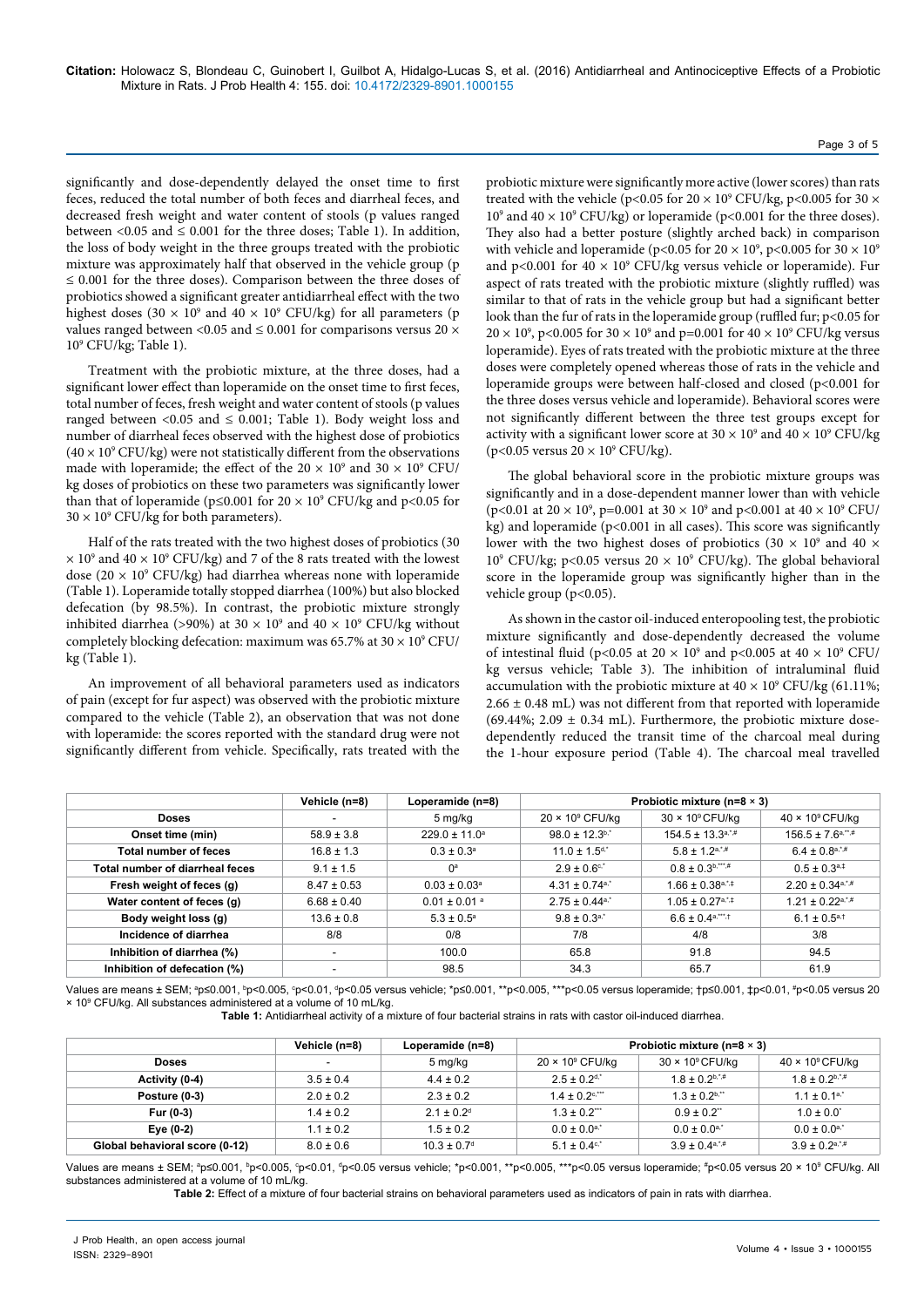### Page 4 of 5

approximately 85% and 75% of the length of the small intestine after treatment with the probiotic mixture at 20  $\times$  10<sup>9</sup> and 40  $\times$  10<sup>9</sup> CFU/kg, respectively compared to more than 90% with vehicle (p<0.005 at 20  $\times$  10<sup>9</sup> and p=0.001 at 40  $\times$  10<sup>9</sup> CFU/kg). A significantly greater effect was observed with the highest dose of probiotics (p<0.005 for  $40 \times 10^9$ ) versus  $20 \times 10^9$  CFU/kg). With atropine, a significant shorter distance was travelled by the charcoal meal compared to both vehicle and probiotic mixture (~60%; p=0.001 versus vehicle and 20  $\times$  10 $^9$  CFU/kg;  $p<0.005$  versus  $40 \times 10^9$  CFU/kg).

#### **Discussion**

Evidence obtained from the different animal models used in this study substantiate the use of the mixture of probiotics tested in the management of diarrhea and associated pain. To our knowledge this is the first study performed in these experimental models with a mixture of bacteria. The only studies found in the literature that were performed with probiotics in these experimental models assessed the effects of *Sacchamomyces boulardii*, a yeast; in these studies, significant antidiarrheal effects were observed at the dose of  $12 \times 10^{10}$  CFU/kg, i.e., more than four times the dose of bacteria administered in our study [13,24,25].

We observed a strong dose-dependent antidiarrheal effect of the probiotic mixture in the castor oil-induced diarrhea model. Interestingly, the probiotic mixture at the two highest doses tested (30  $\times$ 109 and 40 × 109 CFU/kg) strongly inhibited diarrhea (over 90%) without completely blocking defecation (maximum 65%) whereas loperamide, the reference drug, both stopped diarrhea (100%) and defecation (by 98.5%). The blockage of defecation could, in part, explain the pain we observed in rats treated with loperamide. Indeed, the global behavioral score observed in our study with loperamide suggests pain sensation in rats treated with the reference drug. In contrast, the results we observed with the probiotic mixture are in favor of an antinociceptive effect. An analgesic effect of the same probiotic mixture was previously reported by us in a clinical study [26]; treatment of patients with irritable bowel syndrome (IBS) with the probiotic mixture at a daily dose of 1  $\times$  10<sup>10</sup> CFU for four weeks significantly decreased the abdominal pain score assessed on a visual analogue scale between the first and fourth week of treatment. Data from the literature suggest that probiotics can alleviate visceral pain through diverse mechanisms. Direct contact of a specific *Lactobacillus* strain (L-NCFM) with epithelial cells was shown to induce the expression of opioid (MOR1) and cannabinoid (CB2)

receptors, which exert analgesic effects, and to contribute to the modulation and restoration of normal perception of visceral pain in mice and rats [27]. This strain was also shown to increase MOR expression in humans [28]. It is also well known that probiotics enhance intestinal barrier function and that by reducing hyperpermeability, probiotics decrease visceral hypersensitivity, the effect being strain specific [29]. For instance, *Lactobacillus farciminis* was observed to prevent stress-induced hyperpermeability and hypersensitivity through a decrease of the myosin light chain phosphorylation, responsible for epithelial cells cytoskeleton contraction and subsequent tight junction opening [30]. The antinociceptive effect of a strain of *Bifidobacterium infantis* in patients with IBS was shown to be linked to a decrease in the inflammatory tone characterizing the disease [31]. Whether similar mechanisms apply to the analgesic effect of our probiotic mixture remains to be determined.

It is well known that castor oil induces diarrhea through its active metabolite, ricinoleic acid [14,15,18]. The production of ricinoleic acid in the intestine results in inflammation and irritation of the mucosa and the release of mediators like prostaglandins that prevent fluid and electrolyte absorption and increase the intestinal peristaltic movements, this series of events ultimately leading to diarrhea [14,15,18]. By using the castor oil-induced enteropooling model and the charcoal transit method, we showed that the probiotic mixture decreased both the accumulation of fluid into the lumen and intestinal motility. These effects were dose-dependent. Our results obtained in these two models suggest that the bacterial strains contained in the mixture tested are strongly antidiarrheic through the combination of antimotility and antisecretory properties. Further research will be needed to unravel the actual mechanisms of action of our probiotic mixture as an antidiarrheal agent.

## **Conclusion**

Agents that can decrease both intestinal hypersecretion and motility are very useful in the management of diarrhea, because diarrhea involves an increase in the motility of the gastrointestinal tract along with increased secretion and decreased absorption of fluid, and thus a loss of electrolytes particularly sodium and water. Therefore, with antimotility and antisecretory properties as well as analgesic effects, the probiotic mixture tested in this study could be an interesting alternative to standard drugs for the management of diarrhea.

|                                                   | Vehicle (n=8)   | Loperamide (n=8)        | Probiotic mixture ( $n=8 \times 2$ ) |                              |
|---------------------------------------------------|-----------------|-------------------------|--------------------------------------|------------------------------|
| <b>Doses</b>                                      | -               | 5 mg/kg                 | $20 \times 10^9$ CFU/kg              | $40 \times 10^9$ CFU/kg      |
| Volume of intestinal fluid (mL)                   | $6.84 \pm 0.69$ | $2.09 \pm 0.34^{\circ}$ | $4.25 \pm 0.70$ <sup>c.*</sup>       | $2.66 \pm 0.48$ <sup>b</sup> |
| Inhibition of intraluminal fluid accumulation (%) |                 | 69.44                   | 37.87                                | 61.11                        |

Values are means ± SEM (n=8); ªp≤0.001, <sup>b</sup>p<0.005, °p<0.05 versus vehicle; \*p<0.01 versus loperamide. All substances administered at a volume of 10 mL/kg. **Table 3:** Effect of a mixture of four bacterial strains on castor oil-induced enteropooling in rats.

|                                              | Vehicle (n=8)            | Atropine (n=8)         | Probiotic mixture ( $n=8 \times 2$ ) |                                                |
|----------------------------------------------|--------------------------|------------------------|--------------------------------------|------------------------------------------------|
| <b>Doses</b>                                 | $\overline{\phantom{a}}$ | 5 mg/kg                | $20 \times 10^9$ CFU/kg              | $40 \times 10^9$ CFU/kg                        |
| Total length of the small intestine (cm)     | $110.5 \pm 1.2$          | $110.9 \pm 0.9$        | $111.8 \pm 1.6$                      | $112.3 \pm 1.1$                                |
| Distance travelled by the charcoal meal (cm) | $102.0 \pm 1.7$          | $69.6 \pm 3.5^{\circ}$ | $95.8 \pm 2.1$                       | $84.5 \pm 2.0$ <sup>a,***</sup> . <sup>‡</sup> |
| Distance travelled by the charcoal meal (%)  | $92.4 \pm 1.6$           | $62.7 \pm 2.9^{\circ}$ | $85.7 \pm 1.5$ <sup>b,*</sup>        | $75.3 \pm 1.7$ <sup>a,**,†</sup>               |

Values are means ± SEM; ªp=0.001, <sup>ь</sup>p<0.005 versus vehicle; \*p=0.001, \*\*p<0.005, \*\*\*p<0.05 versus atropine; †p=0.001, ‡p<0.005 versus 20 × 10º CFU/kg. All substances administered at a volume of 10 mL/kg.

**Table 4:** Effect of a mixture of four bacterial strains on the transit of a charcoal meal in rats.